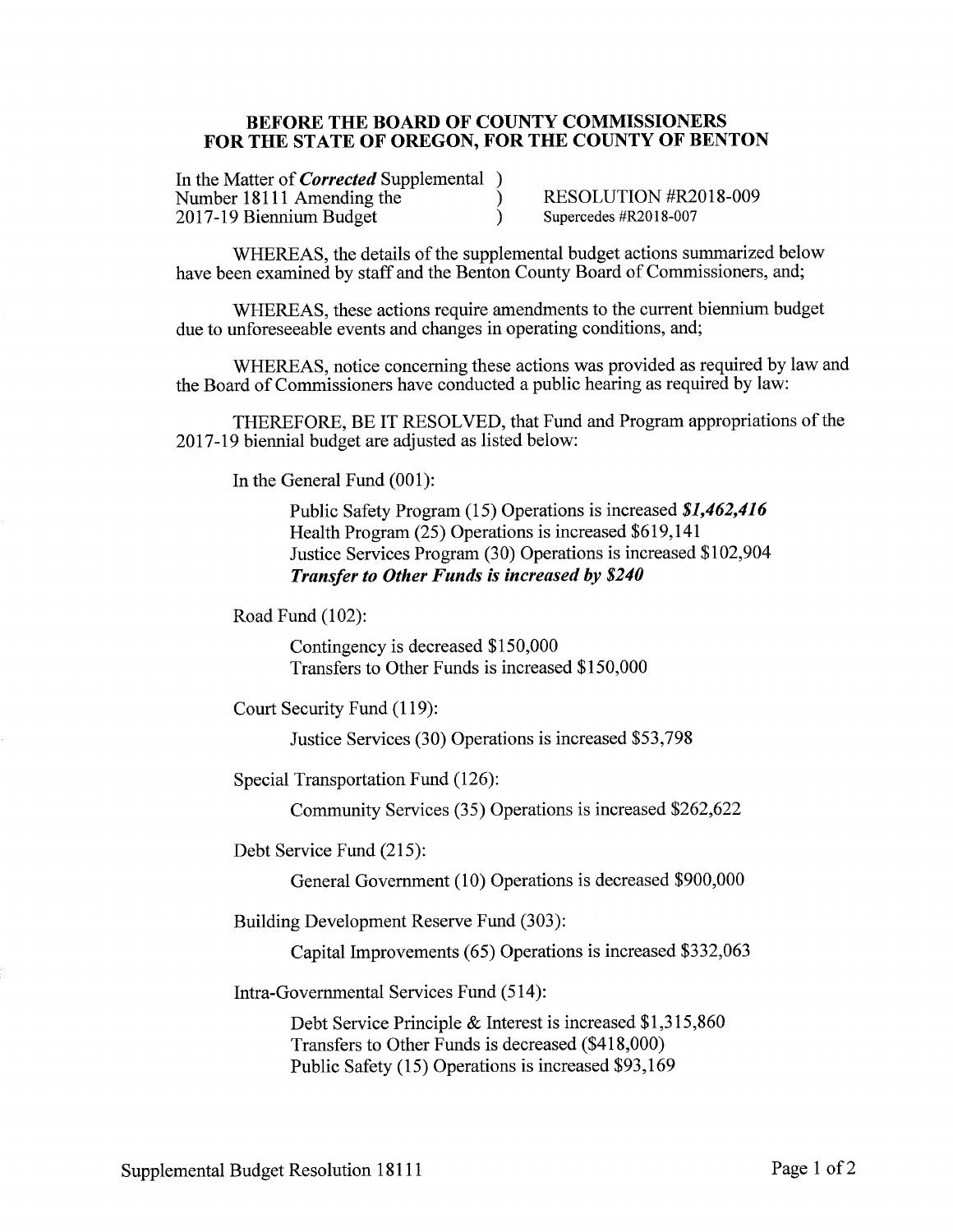Benton Health Center Fund (521):

Health (25) Operations is increased \$671,040<br>Contingency is decreased \$347,063<br>Transfer to Other Funds is increased \$182,063

Trust Fund (805):

Culture Education (40) Operations is increased \$2,150<br>Trust (45) Operations is increased \$135,519

Adopted this 5<sup>th</sup> day of June, 2018.

Signed this 5<sup>th</sup> day of June, 2018.

BENTON COUNTY BOARD OF COMMISSIONERS

Xanthippe Augerot, Chair

Jaramillo, Commissioner Annabe le.

Anne Schuster, Commissioner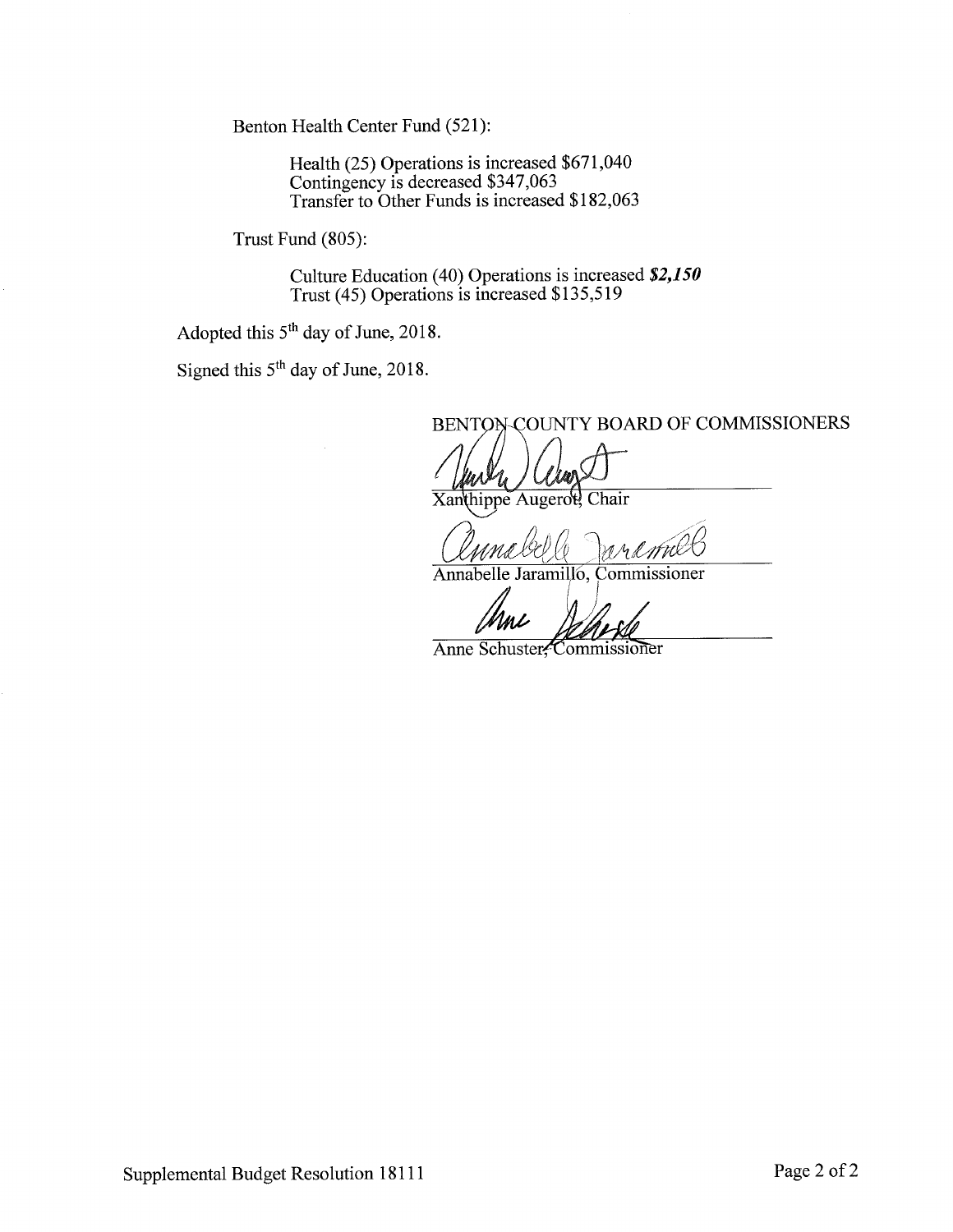#### BEFORE THE BOARD OF COUNTY COMMISSIONERS FOR THE STATE OF OREGON, FOR THE COUNTY OF BENTON

#### In the Matter of Supplemental **Number 18111 Amending** the 2017-19 Biennium Budget

# RESOLUTION #R2018-007

WHEREAS, the details of the supplemental budget actions summarized below have been examined by staff and the Benton County Board of Commissioners, and;

WHEREAS, these actions require amendments to the current biennium budget due to unforeseeable events and changes in operating conditions, and;

WHEREAS, notice concerning these actions was provided as required by law and the Board of Commissioners have conducted a public hearing as required by law:

THEREFORE, BE IT RESOLVED, that Fund and Program appropriations of the 2017-19 biennial budget are adjusted as listed below:

In the General Fund (001):

Public Safety Program (15) Operations is increased \$1,462,656 Health Program (25) Operations is increased \$619,141 Justice Services Program (30) Operations is increased \$102,904

Road Fund (102):

Contingency is decreased \$150,000 Transfers to Other Funds is increased \$150,000

Court Security Fund (119):

Justice Services (30) Operations is increased \$53,798

Special Transportation Fund (126):

Community Services (35) Operations is increased \$262,622

Debt Service Fund (215):

General Government (10) Operations is decreased \$900,000

Building Development Reserve Fund (303):

Capital Improvements (65) Operations is increased \$332,063

Intra-Governmental Services Fund (514):

Debt Service Principle & Interest is increased \$1,315,860 Transfers to Other Funds is decreased (\$418,000) Public Safety (15) Operations is increased \$93,169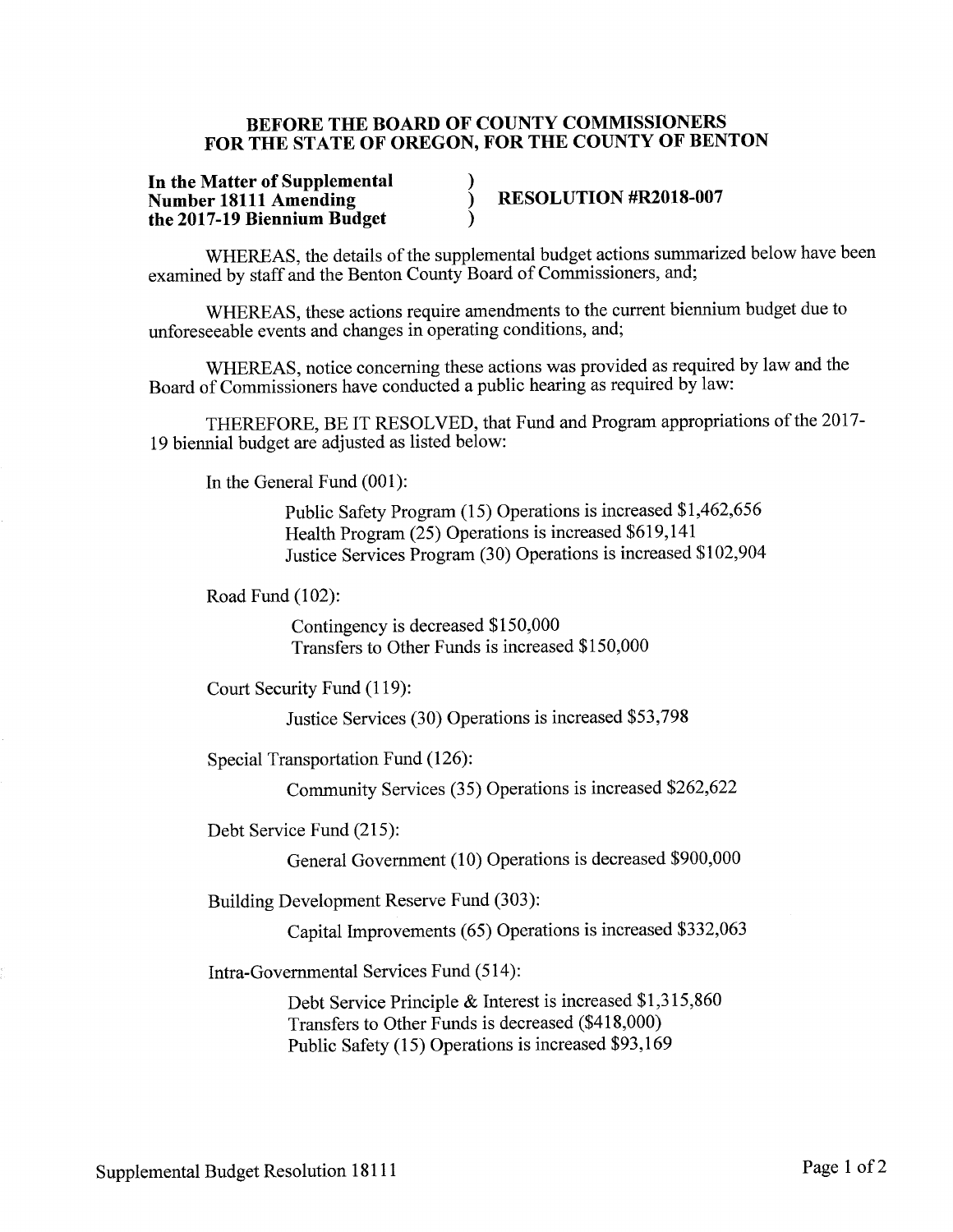Benton Health Center Fund (521):

Health (25) Operations is increased \$671,040 Contingency is decreased \$347,063 Transfer to Other Funds is increased \$182,063

Trust Fund (805):

Culture Education (40) Operations is increased \$1,780<br>Trust (45) Operations is increased \$135,519

Adopted this 1<sup>st</sup> day of May, 2018.

Signed this 1<sup>st</sup> day of May, 2018.

BENTON COUNTY BOARD OF COMMISSIONERS

Xanthippe Augerot, Chair

amis Annabelle Jaramillo, Commissioner

//mr

Anne Schuster, Commissioner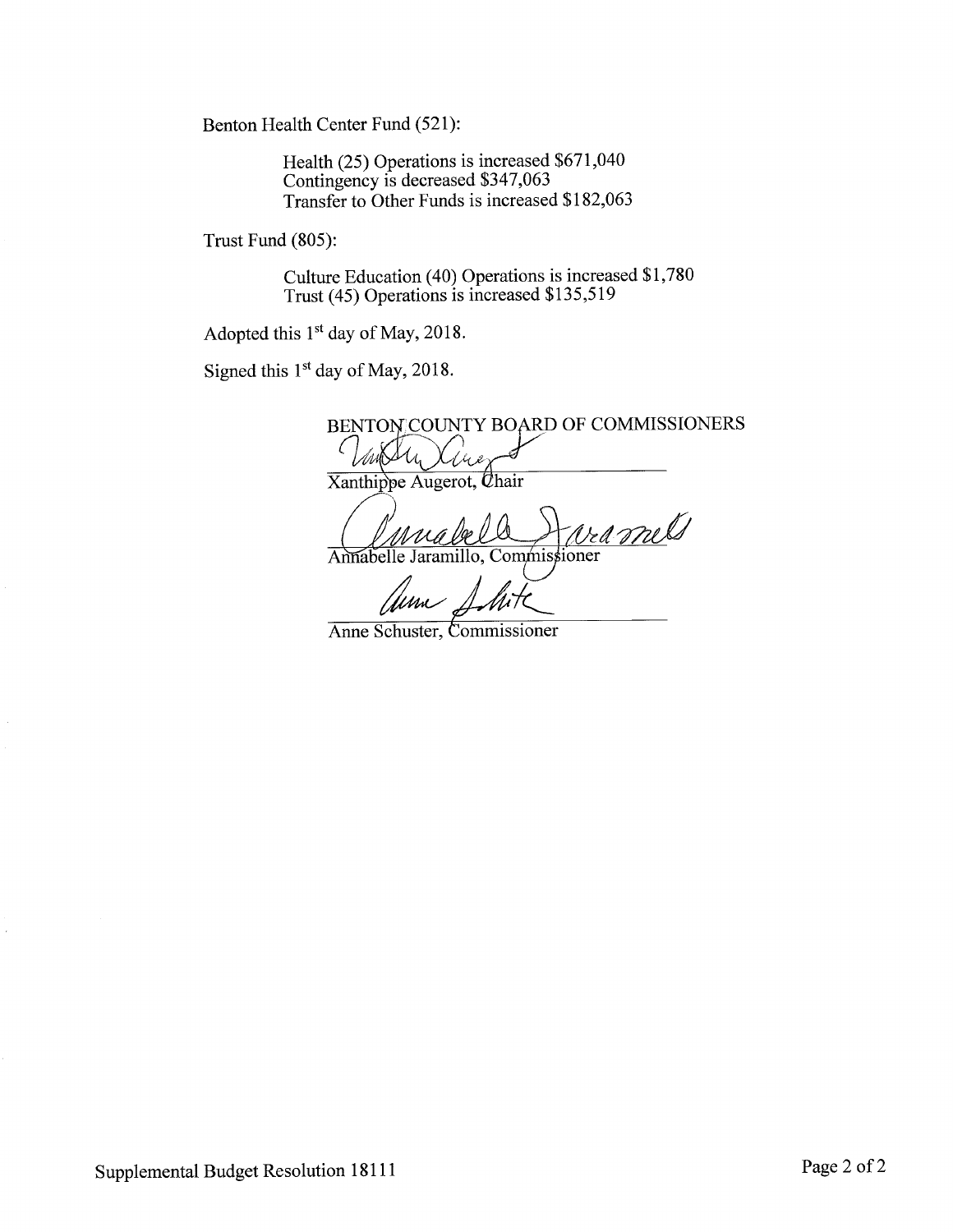| <b>Department</b>                       | <b>Function</b>       | <b>Purpose</b>                                                                                                                                                               | Amount     | <b>FTE</b> | Comment                                                                                                                                                                                                                                                                                                                                                                                                                                                                                   |  |  |
|-----------------------------------------|-----------------------|------------------------------------------------------------------------------------------------------------------------------------------------------------------------------|------------|------------|-------------------------------------------------------------------------------------------------------------------------------------------------------------------------------------------------------------------------------------------------------------------------------------------------------------------------------------------------------------------------------------------------------------------------------------------------------------------------------------------|--|--|
| <b>TOTAL ALL FUNDS</b>                  |                       |                                                                                                                                                                              | 3,567,552  | 7.05       |                                                                                                                                                                                                                                                                                                                                                                                                                                                                                           |  |  |
|                                         | <b>GENERAL FUND</b>   |                                                                                                                                                                              |            |            |                                                                                                                                                                                                                                                                                                                                                                                                                                                                                           |  |  |
| <b>District</b><br><b>Attorney</b>      | Victim<br>Assistance  | Budget increase to actual<br>grant amount                                                                                                                                    | 11,958     | 0.00       | Miscellaneous adjustments to materials<br>and services.                                                                                                                                                                                                                                                                                                                                                                                                                                   |  |  |
|                                         | <b>VOCA</b>           | New victim of crime<br>grant award                                                                                                                                           | 164,826    | 1.00       | Multi-year grant.                                                                                                                                                                                                                                                                                                                                                                                                                                                                         |  |  |
|                                         | Medical<br>Examiner   | Appropriate unexpended<br>funds received from<br>Public Safety agencies in<br>last biennium                                                                                  | 90,121     | 0.00       | Mostly for medical examiner contract<br>services and training for<br>agencies/Medical Examiner.                                                                                                                                                                                                                                                                                                                                                                                           |  |  |
|                                         | CAMI                  | Appropriated excess<br>beginning balance for<br>Child Abuse Multi-<br>agency team                                                                                            | 16,357     | 0.00       | All materials and contracts.                                                                                                                                                                                                                                                                                                                                                                                                                                                              |  |  |
|                                         | Child Support         | Program transferred<br>back to state. BOC<br>allowed Department to<br>transfer 1 of 2 FTE to<br>prosecution budget using<br>county funds allocated to<br>support enforcement | (180, 358) | (1.00)     | This action eliminates remaining<br>appropriation for Child Support after<br>transfer of 1 FTE and<br>materials/Services to Prosecution<br>budget. Movement of budget to<br>prosecution done through<br>Administrative Transfer approved by<br>BOC.                                                                                                                                                                                                                                       |  |  |
| <b>District Attorney Total</b>          |                       |                                                                                                                                                                              | 102,904    | 0.00       | FTE change is effectively an increase<br>of 2.00 through addition of 1.0 by grant<br>and $1.0$ (of $2.0$ ) "repurposed" by<br>transfer from child support to<br>prosecution.                                                                                                                                                                                                                                                                                                              |  |  |
| Law<br>Enforcement                      | Marine Patrol         | Capital Grant from State<br>Marine Board.                                                                                                                                    | 80,256     | 0.00       | Replace marine patrol boat.                                                                                                                                                                                                                                                                                                                                                                                                                                                               |  |  |
|                                         | Parole &<br>Probation | Revenue and<br>expenditure adjustments<br>to actual beginning<br>balance and revised state<br>revenues based on<br>legislature appropriation                                 | 733,790    | 0.00       | Effectively this action moves funding<br>for 1.0 FTE currently funded in the<br>Local Option Levy Fund Transition<br>Program budget to the General Fund<br>Parole and Probation. This budget<br>change covers position and program<br>cost with state dollars rather than local<br>taxes. Remainder is various<br>adjustments to materials and services<br>objects.<br>There is no corresponding budget<br>modification or repurposing proposed<br>in the local option fund at this time. |  |  |
|                                         | Drug Court            | Adjust for actual grant<br>awards                                                                                                                                            | 648,610    | 0.00       | All amounts are to contract services to<br>courts or vendors                                                                                                                                                                                                                                                                                                                                                                                                                              |  |  |
| <b>Law Enforcement Total</b>            |                       |                                                                                                                                                                              | 1,462,656  | 0.00       | Status of 1.0 Positon in Local Option<br>Levy Fund to be determined                                                                                                                                                                                                                                                                                                                                                                                                                       |  |  |
| <b>Public Health</b><br><b>Division</b> | Community<br>Alliance | IHN/CCO Delivery<br><b>System Transformation</b><br>Grant                                                                                                                    | 169,280    | 1.00       | Adds Health Navigator (Grant expires<br>$6/30/2018$ ) Staff is working.<br>Appropriation fix delayed centrally for<br>system reasons.                                                                                                                                                                                                                                                                                                                                                     |  |  |
|                                         | Community<br>Alliance | <b>IHN Training HUB Pilot</b>                                                                                                                                                | 156,310    | 1.00       | Adds Health Navigator.                                                                                                                                                                                                                                                                                                                                                                                                                                                                    |  |  |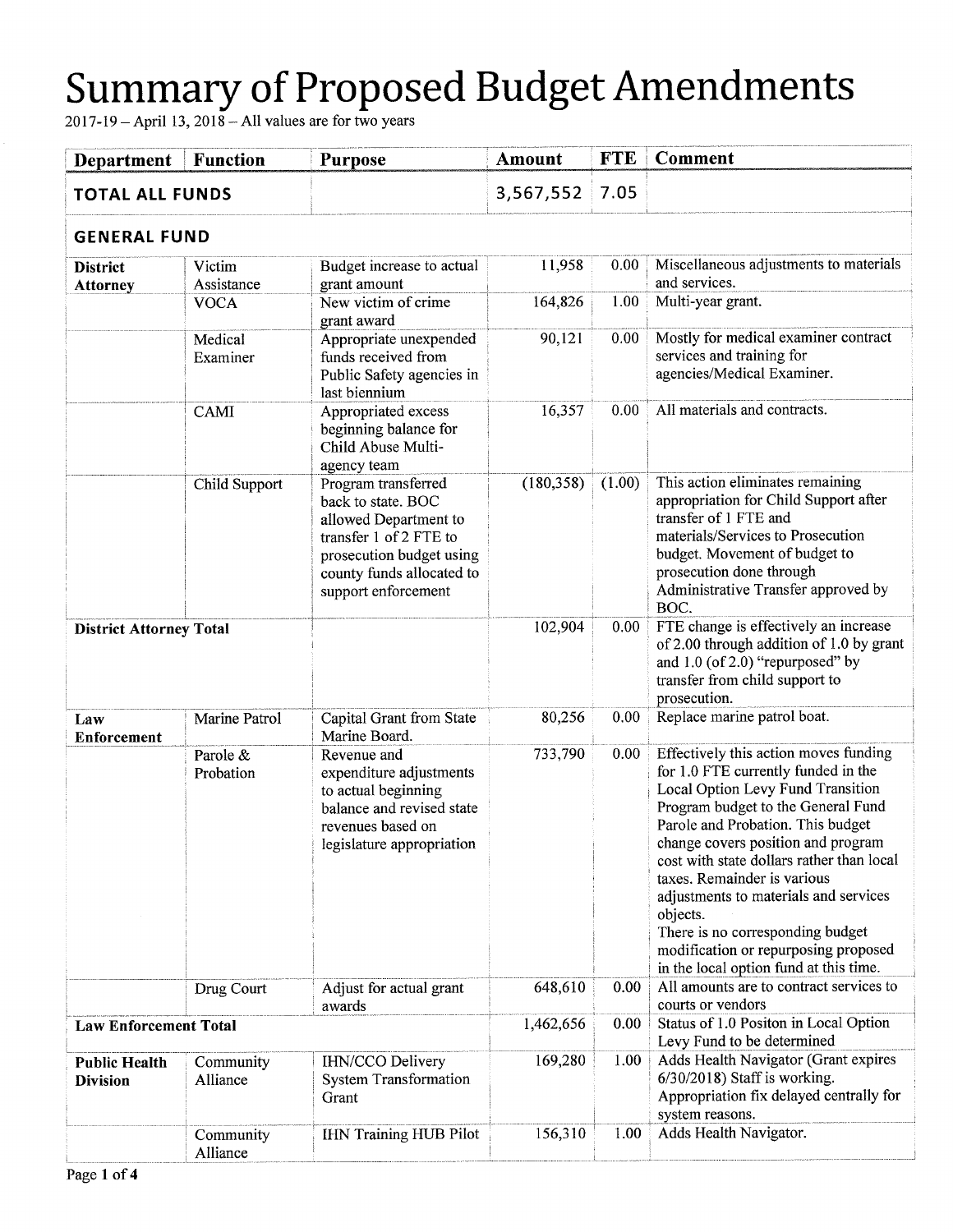| Department                 | <b>Function</b>                                       | <b>Purpose</b>                                                                                                  | Amount    | <b>FTE</b> | <b>Comment</b>                                                                                                                                  |
|----------------------------|-------------------------------------------------------|-----------------------------------------------------------------------------------------------------------------|-----------|------------|-------------------------------------------------------------------------------------------------------------------------------------------------|
|                            | Health<br>Promotion                                   | <b>Disability Inclusion</b><br>Project - Direct federal<br>grant (PH002)                                        | 16,250    | 0.17       | Addition to temp hire for 9 months.                                                                                                             |
|                            |                                                       | <b>Public Health</b><br>Modernization                                                                           | 194,422   | 1.00       | Award to 6/30/2019. Adds outreach<br>worker. (Contract via Lane County)                                                                         |
|                            |                                                       | Early Intervention                                                                                              | 82,879    | 1.00       | Year 1 & 2 of five-year grant. HIV<br>Outreach worker. (Contract via Lincoln<br>County)                                                         |
| <b>Public Health Total</b> |                                                       |                                                                                                                 | 619,141   | 4.17       |                                                                                                                                                 |
| <b>General Fund Total</b>  |                                                       |                                                                                                                 | 2,184,701 | 4.17       | Not including internal program transfer<br>for DA or LE P&P FTE.                                                                                |
| <b>ROAD FUND</b>           |                                                       |                                                                                                                 |           |            |                                                                                                                                                 |
| <b>Public Works</b>        | Contingency                                           | Reduce Road Fund<br>contingency<br>appropriation.                                                               | (150,000) | 0.00       |                                                                                                                                                 |
|                            | Transfer to<br><b>Building</b><br>Development<br>Fund | Appropriate transfer to<br><b>Building Development</b><br>Reserve Fund                                          | 150,000   | 0.00       | Contribute to cost of renovation and<br>addition to Public Works office space<br>at Avery. Cover over run due to<br>unexpected expense.         |
| <b>Total Road Fund</b>     |                                                       |                                                                                                                 | 0         | 0.00       |                                                                                                                                                 |
| <b>COURT SECURITY FUND</b> |                                                       |                                                                                                                 |           |            |                                                                                                                                                 |
| Law<br>Enforcement         | <b>Court Security</b>                                 | Appropriate actual<br>balance above estimate.<br>Increase contract<br>services to pay for<br>building security. | 53,798    | 0.00       | Allows fund to cover more of two-year<br>contractor cost. General Fund budget<br>will cover remainder.                                          |
|                            | <b>SPECIAL TRANSPORTATION FUND</b>                    |                                                                                                                 |           |            |                                                                                                                                                 |
| <b>Public Works</b>        | Special<br>Transportation                             | Adjust appropriations to<br>actual balance for<br>project funds carried<br>over from the prior<br>biennia.      | 262,622   | 0.00       | All contract services or capital outlays.<br>Increase estimate for capital grant<br>funding for vehicle/bus replacement.<br>No personnel costs. |
| <b>DEBT SERVICE FUND</b>   |                                                       |                                                                                                                 |           |            |                                                                                                                                                 |
| Non-<br>departmental       | <b>Building Debt</b><br>principle $\&$<br>interest    | Move budget to<br>Facilities division in the<br>Intra-governmental<br>services fund                             | (900,000) | 0.00       | This is a housekeeping item putting<br>debt payments in the correct<br>"accounting home". No change of<br>intention.                            |
|                            |                                                       | <b>BUILDING DEVELOPMENT RESERVE FUND</b>                                                                        |           |            |                                                                                                                                                 |
| <b>Public Works</b>        | Avery Building<br>Project                             | Increase appropriation<br>for public works<br>building project with<br>transfer from Road Fund                  | 150,000   | 0.00       | Covers unanticipated project costs.                                                                                                             |
| Health                     | <b>Health Services</b><br><b>Building</b>             | Increase appropriations<br>for building renovation<br>project                                                   | 182,063   | 0.00       | Increase project budget to fund dental<br>space bid alternate.                                                                                  |
|                            | <b>Building Development Reserve Fund Total</b>        |                                                                                                                 | 332,063   |            |                                                                                                                                                 |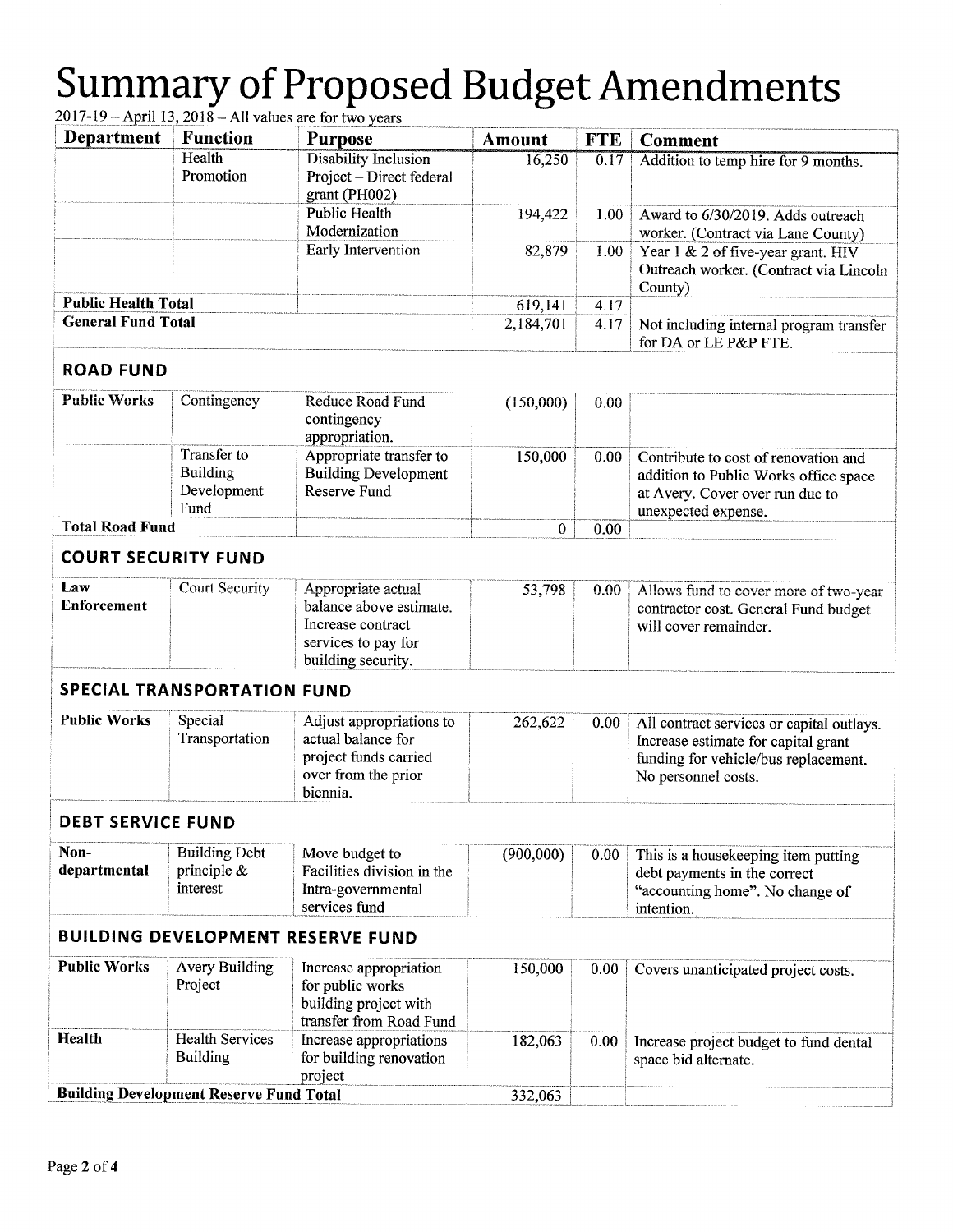| Department                              | 2017-19 – April 13, 2018 – All values are for two years<br><b>Function</b> | <b>Purpose</b>                                                                                                                                                                                                                                                    | Amount    | <b>FTE</b> | Comment                                                                                                                                                                                                                                                                                                                                                                                                                                                   |  |
|-----------------------------------------|----------------------------------------------------------------------------|-------------------------------------------------------------------------------------------------------------------------------------------------------------------------------------------------------------------------------------------------------------------|-----------|------------|-----------------------------------------------------------------------------------------------------------------------------------------------------------------------------------------------------------------------------------------------------------------------------------------------------------------------------------------------------------------------------------------------------------------------------------------------------------|--|
| <b>INTRA-GOVERNMENTAL SERVICES FUND</b> |                                                                            |                                                                                                                                                                                                                                                                   |           |            |                                                                                                                                                                                                                                                                                                                                                                                                                                                           |  |
| Law<br><b>Enforcement</b>               | <b>Ballistic Vest</b><br>Replacement                                       | Increase appropriation<br>with federal grant                                                                                                                                                                                                                      | 15,777    | 0.00       |                                                                                                                                                                                                                                                                                                                                                                                                                                                           |  |
|                                         | <b>Ballistic Vest</b><br>Replacement                                       | Adjust appropriation to<br>match actual balance                                                                                                                                                                                                                   | 7,580     | 0.00       |                                                                                                                                                                                                                                                                                                                                                                                                                                                           |  |
|                                         | Radio<br>Replacement                                                       | Adjust appropriation to<br>match actual balance                                                                                                                                                                                                                   | 69,812    | 0.00       |                                                                                                                                                                                                                                                                                                                                                                                                                                                           |  |
| <b>Law Enforcement Total</b>            |                                                                            |                                                                                                                                                                                                                                                                   | 93,169    | 0.00       |                                                                                                                                                                                                                                                                                                                                                                                                                                                           |  |
| <b>Facilities (PW)</b>                  | <b>Building Debt</b>                                                       | Add budget for payment<br>of principle and interest<br>on debt for<br>improvements at Avery<br>and Health Service<br>Building.<br>Also appropriates<br>facilities operating<br>balance in excess of<br>estimate and places in<br>debt cost center<br>(\$415,860). | 1,315,860 | 0.00       | This appropriates funds previously<br>placed in the Debt Service Fund.<br>Changes budget plan for where debt<br>payments for Avery/Health Building<br>loans will be tracked.<br>Budget for debt payments in this<br>biennium is larger than final actual<br>debt schedule effectively creating a<br>carry over to use as a future debt<br>reserve.<br>Budget incorporates funds originally<br>scheduled for transfer to Debt Service<br>Fund. (See next). |  |
|                                         | <b>Building</b><br>Operations                                              | Removes appropriation<br>for transfer to Debt<br>Service Fund to support<br>building debt payments                                                                                                                                                                | (418,000) | 0.00       | Removes appropriation for transfer to<br>the Debt Service Fund where debt<br>payments for building projects was<br>originally budgeted.                                                                                                                                                                                                                                                                                                                   |  |
| <b>Facilities Total</b>                 |                                                                            |                                                                                                                                                                                                                                                                   | 897,860   | 0.00       |                                                                                                                                                                                                                                                                                                                                                                                                                                                           |  |
|                                         | <b>Intra-governmental Services Fund Total</b>                              |                                                                                                                                                                                                                                                                   | 991,029   | 0.00       |                                                                                                                                                                                                                                                                                                                                                                                                                                                           |  |
|                                         | <b>BENTON HEALTH CENTER FUND</b>                                           |                                                                                                                                                                                                                                                                   |           |            |                                                                                                                                                                                                                                                                                                                                                                                                                                                           |  |
|                                         | Mental Health                                                              | Adjust estimate for<br>Medicaid wrap payments<br>(CH802 & CH902)                                                                                                                                                                                                  | 90,153    | 0.88       | Add FTE to current employees. (.58<br>Peer Specialist and .30 Health Care<br>Professional 1.)                                                                                                                                                                                                                                                                                                                                                             |  |
|                                         | <b>Health Center</b><br>Administration                                     | <b>HRSA</b> Quality<br>Improvement NGA grant<br>(CHCO2)                                                                                                                                                                                                           | 73,447    | 0.00       | Contract services and software<br>purchases                                                                                                                                                                                                                                                                                                                                                                                                               |  |
|                                         | Health Center<br>Reserves                                                  | Reduce portion of<br>contingency<br>appropriation to fund<br>Dental program<br>expansion                                                                                                                                                                          | (347,063) | 0.00       |                                                                                                                                                                                                                                                                                                                                                                                                                                                           |  |
|                                         | Transfer to<br><b>Building</b><br>Construction<br>Reserve Fund             | Use funds from<br>contingency for transfer<br>to Building Construction<br>Reserve Fund                                                                                                                                                                            | 182,063   | 0.00       | Cover cost of renovation bid alternate<br>to fully complete space for dental<br>program.                                                                                                                                                                                                                                                                                                                                                                  |  |
|                                         | <b>Dental Services</b>                                                     | Use funds from<br>contingency to cover<br>expansion costs for<br>Dental program                                                                                                                                                                                   | 165,000   | 0.00       | Purchase van to carry program supplies<br>to various sites (\$20,000). Purchase<br>dental equipment for renovated space<br>in Health Services Building (above)<br>(\$105,000). And cover cost of purchase<br>and installation of dental electronic<br>records software (\$40,000).<br>Future program operating costs are<br>expected to be covered by service<br>billings and Medicaid.                                                                   |  |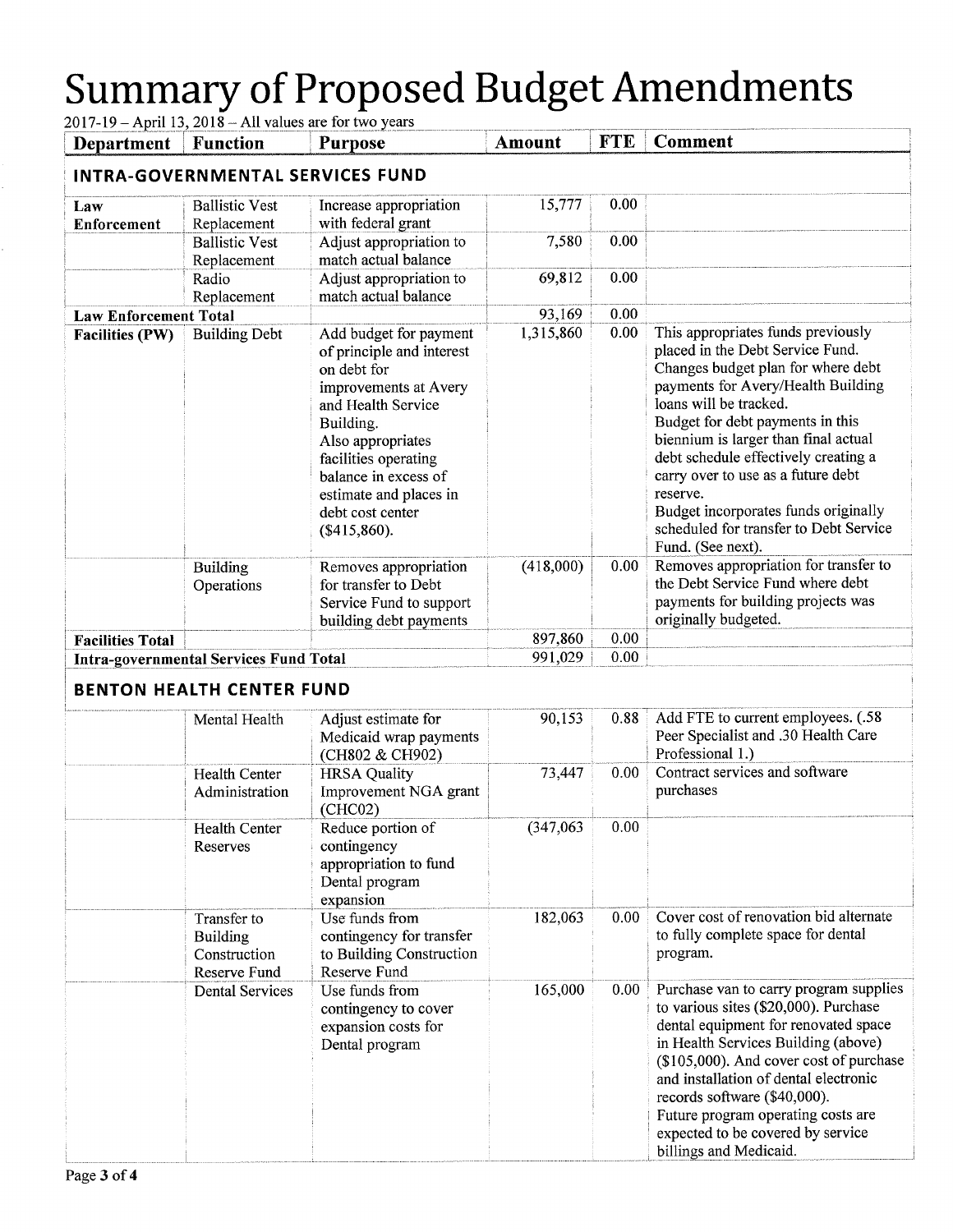| Department                             | <b>Function</b>      | <b>Purpose</b>                                    | <b>Amount</b> | <b>FTE</b> | Comment                                |
|----------------------------------------|----------------------|---------------------------------------------------|---------------|------------|----------------------------------------|
|                                        | <b>Benton Health</b> | <b>HRA AIMS</b> grant                             | 114,440       | 0.00       | Adds personnel cost for 1 FTE for one  |
|                                        | Center               | (CHCO1)                                           |               |            | year.                                  |
|                                        | <b>Benton Health</b> | Increase estimate of                              | 127,500       | 1.00       | Position assumed for 18 months         |
|                                        | Center               | Medicaid Wrap and Title<br>XIX revenues (CH901)   |               |            | starting 1/2018. (Medical Assistant)   |
|                                        | Monroe Health        | Increase estimate of                              | 100,500       | 1.00       | Position assumed for 18 months         |
|                                        | Center               | Medicaid Wrap and Title                           |               |            | starting 1/2018. (Navigator)           |
|                                        |                      | XIX revenues (CH803 &<br>CH903)                   |               |            |                                        |
| <b>Benton Health Center Fund Total</b> |                      |                                                   | 506,040       | 2.88       |                                        |
| <b>TRUST FUND</b>                      |                      |                                                   |               |            |                                        |
| <b>District</b>                        | Animal Cruelty       | Benton County is fiscal                           | 120,000       | 0.00       | Extends services for full biennium     |
| <b>Attorney</b>                        | Prosecutor           | agent for this pass-                              |               |            | through non-governmental grant         |
|                                        |                      | through grant which is                            |               |            | extension.                             |
|                                        |                      | used by all Oregon                                |               |            |                                        |
| <b>Natural Areas</b>                   | <b>Trails Trust</b>  | Counties                                          |               |            |                                        |
| and Parks                              |                      | Increase appropriations<br>by amount of actual    | 3,438         | 0.00       | Materials & Services only              |
|                                        |                      | balance over budget                               |               |            |                                        |
|                                        |                      | estimate                                          |               |            |                                        |
|                                        | Greens Trust II      | Move trust budget from                            | 2,001         | 0.00       | Housing keeping item to move trust so  |
|                                        |                      | Non-departmental to                               |               |            | NAPD can access GL (see next)          |
|                                        |                      | NAPD.                                             |               |            | Increases budget to actual balance.    |
| <b>Natural Areas and Parks Total</b>   |                      |                                                   | 5,439         | 0.00       |                                        |
| Non-                                   | Greens Trust II      | Remove and transfer                               | (1,920)       | 0.00       | Moves budget to Natural Areas and      |
| departmental                           |                      | appropriation to NAPD                             |               |            | Parks Department control.              |
|                                        | Cultural Trust       | Adjust to actual balance,<br>new grant amount and | 1,780         | 0.00       | Benton is Fiscal Agent for local       |
|                                        |                      | returned grant from prior                         |               |            | Cultural Trust. Assures sufficient     |
|                                        |                      | year.                                             |               |            | appropriation authority in Trust.      |
| Non-departmental Total                 |                      |                                                   | (140)         | 0.00       |                                        |
| Human                                  | Employer             | Appropriate funds                                 | 12,000        | 0.00       | Benton County acts as fiscal agent for |
| <b>Resources</b>                       | Partnership Trust    | received from member                              |               |            | public/private Employer Partnership.   |
|                                        |                      | payments                                          |               |            | Member contributes support trainings   |
|                                        |                      |                                                   |               |            | and speakers on issues focusing on     |
|                                        |                      |                                                   |               |            | discrimination and diversity in the    |
| <b>Trust Fund Total</b>                |                      |                                                   | 137,299       | 0.00       | work place.                            |
|                                        |                      |                                                   |               |            |                                        |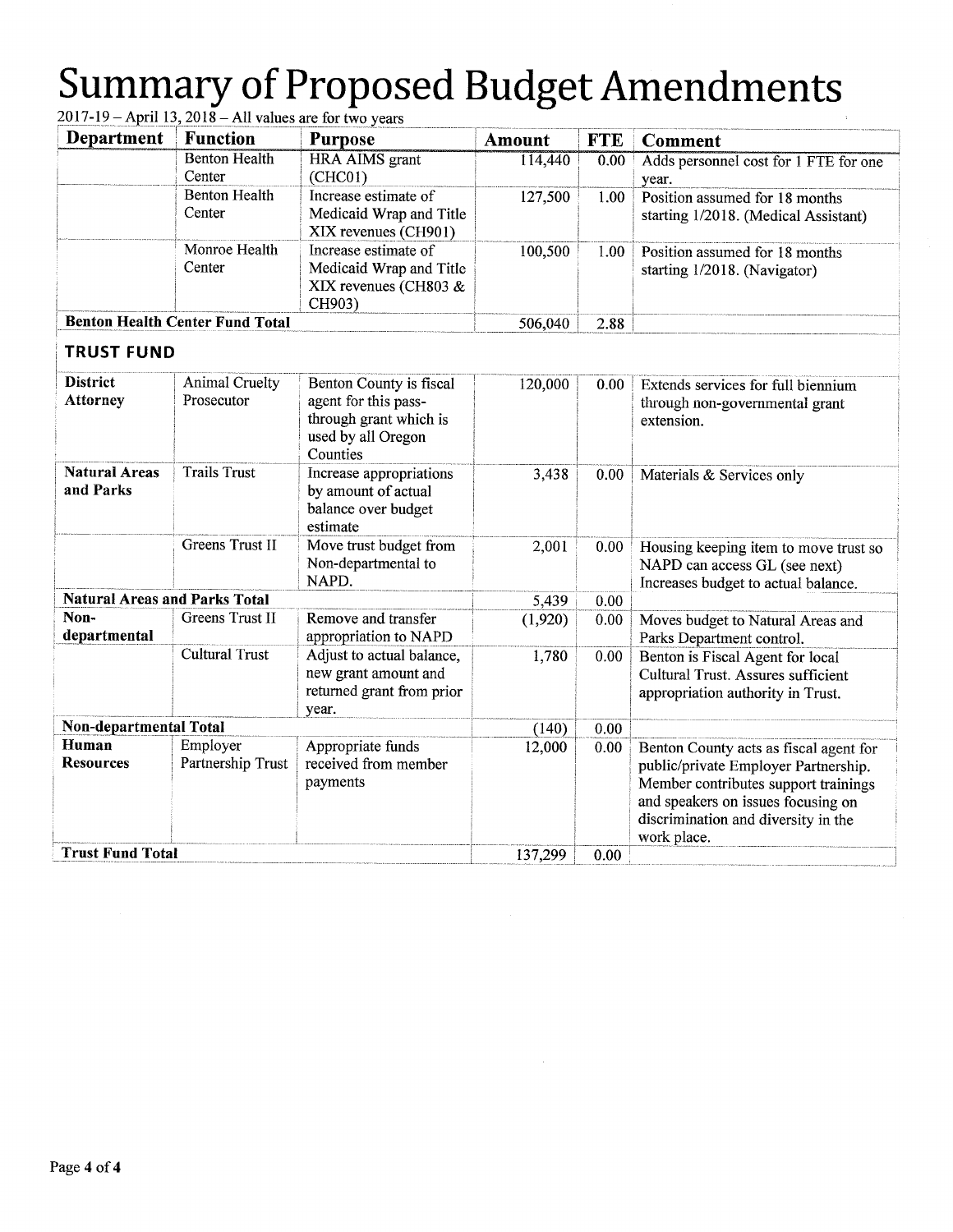# Supplemental Budgets All Items

Line item detail available upon request

\$3,567,552 7.05 FTE

# General Fund (001) May 2018

#### 15 – Public Safety Program \$1,462,656

- Marine Patrol: Capital Grant awarded from State Marine Board to replace marine patrol boat. \$80,256
- Parole & Probation: Moves funding for 1.0 FTE from Local Option Levy Fund Transition program to General Fund Parole & Probation. Position costs now covered with state dollars rather than local taxes. Appropriation adjustments include personnel and materials and services objects. \$733,790
- Drug Court: Adjustment for actual grant awards. Appropriation adjustments to contract services. \$648,610

#### 25 – Health Program \$619,141 4.17 FTE

- Public Health Services: Community Alliance appropriations increased in personnel, and materials and services due to IHN/CCO Delivery System Transformation Grant. Adds 1.00 FTE Health Navigator. \$169,280
- Public Health Services: Community Alliance appropriations increased in personnel, and materials and services due to IHN Training HUB Pilot funds. Adds 1.00 FTE Health Navigator. \$156,310
- Public Health Services: Health Promotion appropriations increased for temporary hires due to Disability Inclusion Project grant funding. Adds additional 0.17 FTE temporary hires. \$16,250
- Public Health Services: Received award for 17/19 biennium. Appropriation increased 1.00 FTE for Outreach worker via contract with Lane County. \$194,422
- Public Health Services: Received five year grant. Appropriation increased for 1.00 FTE HIV Outreach worker via contract with Lincoln County. \$82,879

#### 30- Justice Services Program \$102,904

- Victim Assistance: Materials and services appropriations increased to reflect actual grant award. \$11,958
- VOCA: New grant award received. Appropriations increased in personnel and materials and services. Accounts for an additional 1.00 FTE. \$164,826
- Medical Examiner: Appropriation increased in contract services for unexpended funds received from Public Safety agencies in prior biennium. \$90,121
- **CAMI:** Appropriation increased in materials and services due to excess beginning balance for Child Abuse Multi-Agency team. \$16,357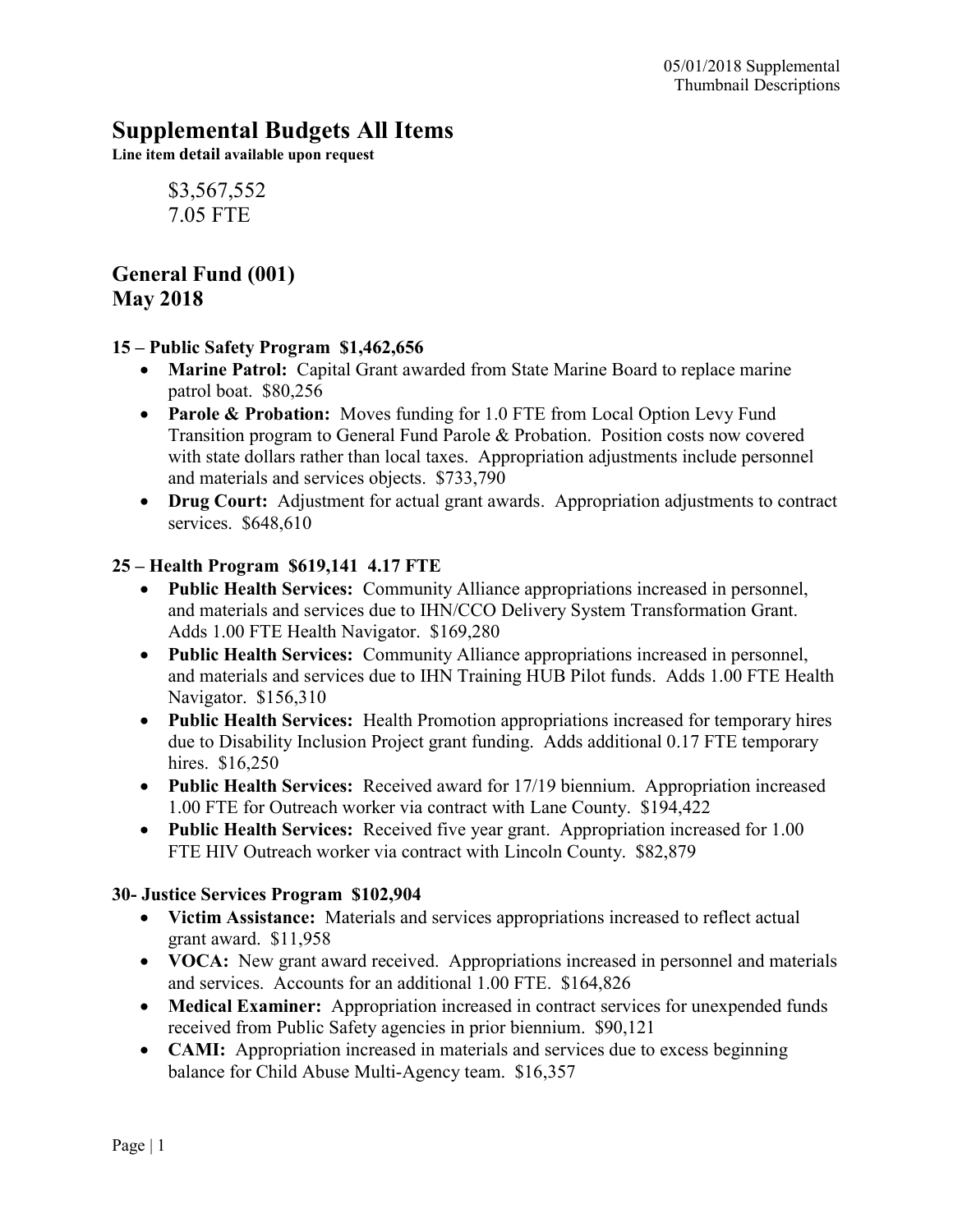• Child Support: Eliminated appropriations for Child Support due to program being transferred back to the state. Reduction of 1.00 FTE. (\$180,358)

### Road Fund (102) May 2018

#### 20 – Public Works: \$0

• Public Works: Reduction of Road Fund Contingency appropriation by \$150,000 to increase appropriation transfer to Building Development Reserve Fund. Contribution made by the Road Fund \$150,000 to help cover costs of renovation and addition to the Public Works office space at Avery building. (\$0)

### Court Security Fund (119) May 2018

#### 30 – Justice Services Program \$53,798

• Corrections: Appropriation increased to actual balance above budgeted amount. Contract services increased to pay for a larger portion of building security cost. \$53,798

# Special Transportation Fund (126) May 2018

#### 35 – Community Services \$262,622

• Public Works: Adjust appropriations to reflect actual balance for project funds carried forward from prior biennium. Appropriations increased in contract services and capital outlay. Increased estimate for capital grant funding for vehicle/bus replacement. \$262,622

# Debt Service Fund (215) May 2018

#### 10 – General Government (\$900,000)

• Non-Departmental: Housekeeping item placing debt payments into the correct "accounting home". Budget is moved to facilities division in the Intra-Governmental Services Fund. (\$900,000)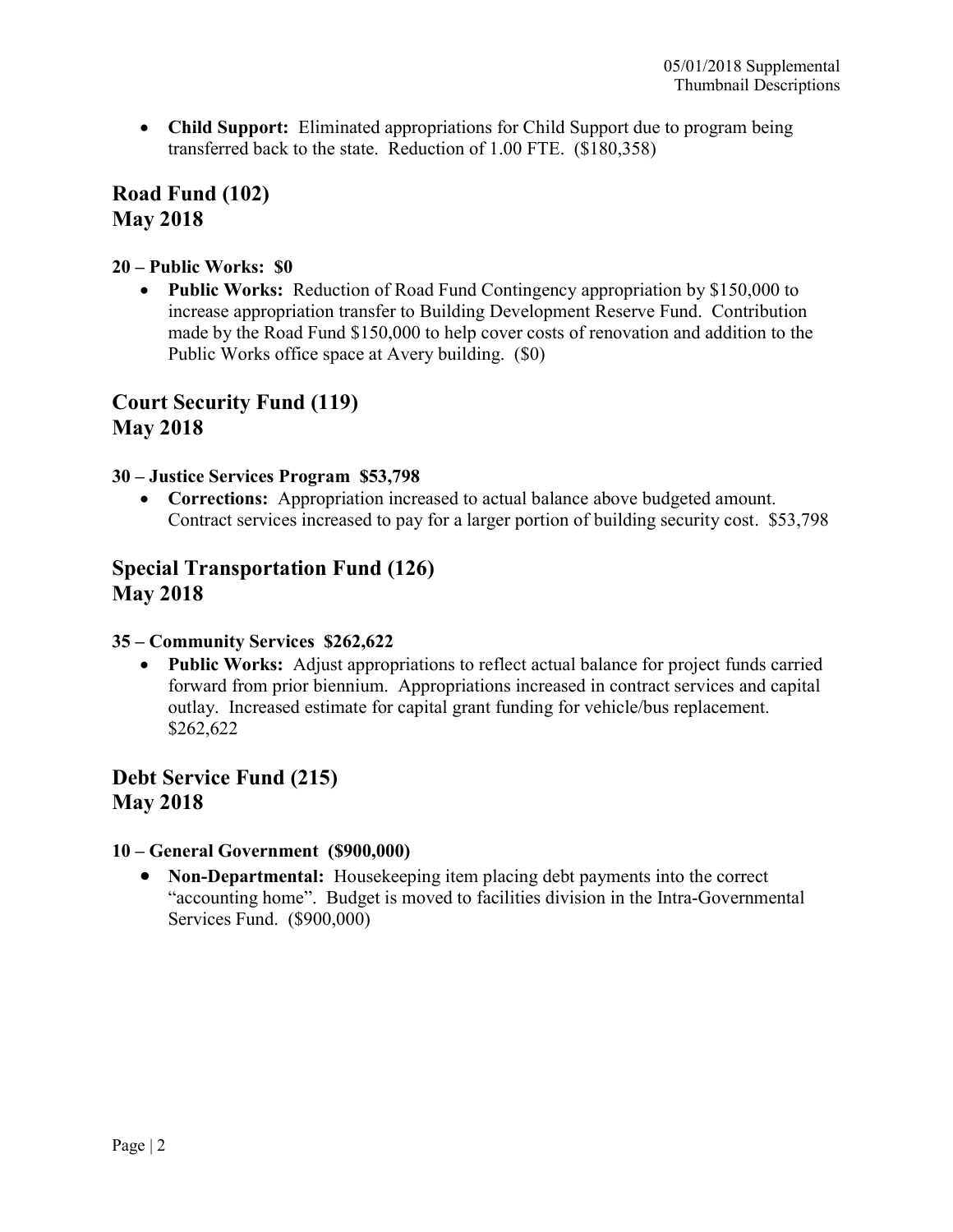# Building Development Reserve Fund (303) May 2018

#### 65 – Capital Improvements \$332,063

- Public Works: Increase appropriation for Avery building project due to transfer in from Road Fund to cover unanticipated project costs. \$150,000
- Health: Increase appropriation to fund the dental space bid alternate project. \$182,063

# Intra-Governmental Services Fund (514) May 2018

#### 15 – Public Safety \$93,169

- Law Enforcement: Increase appropriation for federal grant for Ballistic Vest replacement. \$15,777
- Law Enforcement: Adjust appropriation to match actual balance for Ballistic Vest replacement. \$7,580
- Law Enforcement: Adjust appropriation to match actual balance for Radio Replacement. \$69,812

#### 46 – Facilities \$897,860

- Building Debt: Increase appropriation for payment of principal and interest on debt for improvements at Avery and Health Services Building. Appropriation was previously placed in the Debt Service Fund. See Debt Service Fund (215) above. \$1,315,860 Budget for debt payments in biennium 17-19 is larger than final debt schedule, creating carry over to use as future reserve. Excess appropriation increased in facilities operating balance.
- Building Operations: Removes appropriation transfer to Debt Service Fund where building debt payments were originally budgeted. (\$418,000)

# Benton Health Center Fund (521) May 2018

### 25 – Health \$506,040 2.88 FTE

- Mental Health: Appropriation increased to accommodate for expansion of two current positions. Increase Peer Specialist by 0.58 FTE and Health Care Professional by 0.30 FTE. \$90,153
- Health Center Admin: Appropriation increased in materials and supplies for contract services and software purchases due to receipt of HRSA Quality Improvement NGA grant. \$73,447
- Health Center Reserves: Contingency appropriation decreased to fund a portion of Dental program expansion. (\$347,063)
- Health Center Administration: Appropriation increased in transfers out for transfer of above contingency funds to Building Development Reserve Funds to cover cost of renovation bid alternate for dental space. \$182,063 Appropriations increased for balance